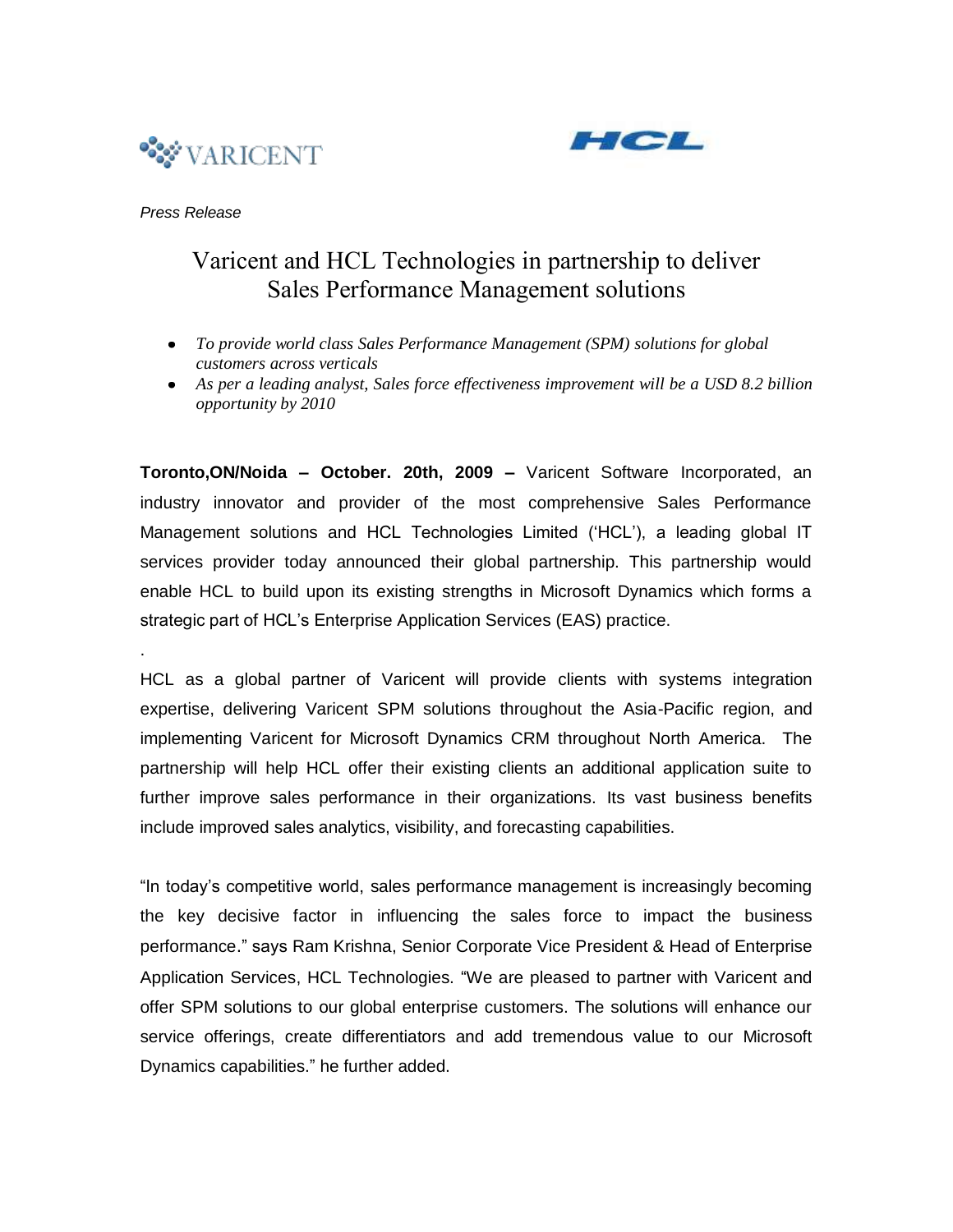



HCL"s best of breed implementation services, with Varicent"s sales performance management system embedded within Microsoft"s Dynamics CRM platform will benefit clients by providing:

- Improved sales analytics, visibility, and forecasting capabilities helping connect pipeline to actual payout and providing increased performance insight
- Eliminating shadow accounting by providing personalized commission statements with transaction details
- The ability to boost sales productivity and provide salespeople more time to sell by automating compensation processes
- Helping drive important sales behaviors and meeting corporate objectives through effective management of sales quotas and territories

HCL is a Gold Certified Partner of Microsoft and has built solutions on the Microsoft platform to deliver vertical services in focused areas providing solutions for significant business issues. HCL has built capabilities on two key Microsoft Dynamics product lines i.e. Microsoft Dynamics AX (formerly Microsoft Axapta) and Microsoft CRM. These bestof-breed solutions leverage Microsoft products to address industry pain points and compliance standards. Varicent"s Incentive Compensation and Sales Performance Management solution is a natural extension to Microsoft Dynamics CRM services and will act as prime differentiator for HCL Technologies.

"The partnership with HCL Technologies will bring our global customers significant benefit," said Mark Girvan, Vice President Business Development for Varicent. "HCL has a proven track record in delivering value to their customers, and in implementing Microsoft Dynamics CRM. Combining this with Varicent"s world class solution provides the market a very cohesive yet affordable solution."



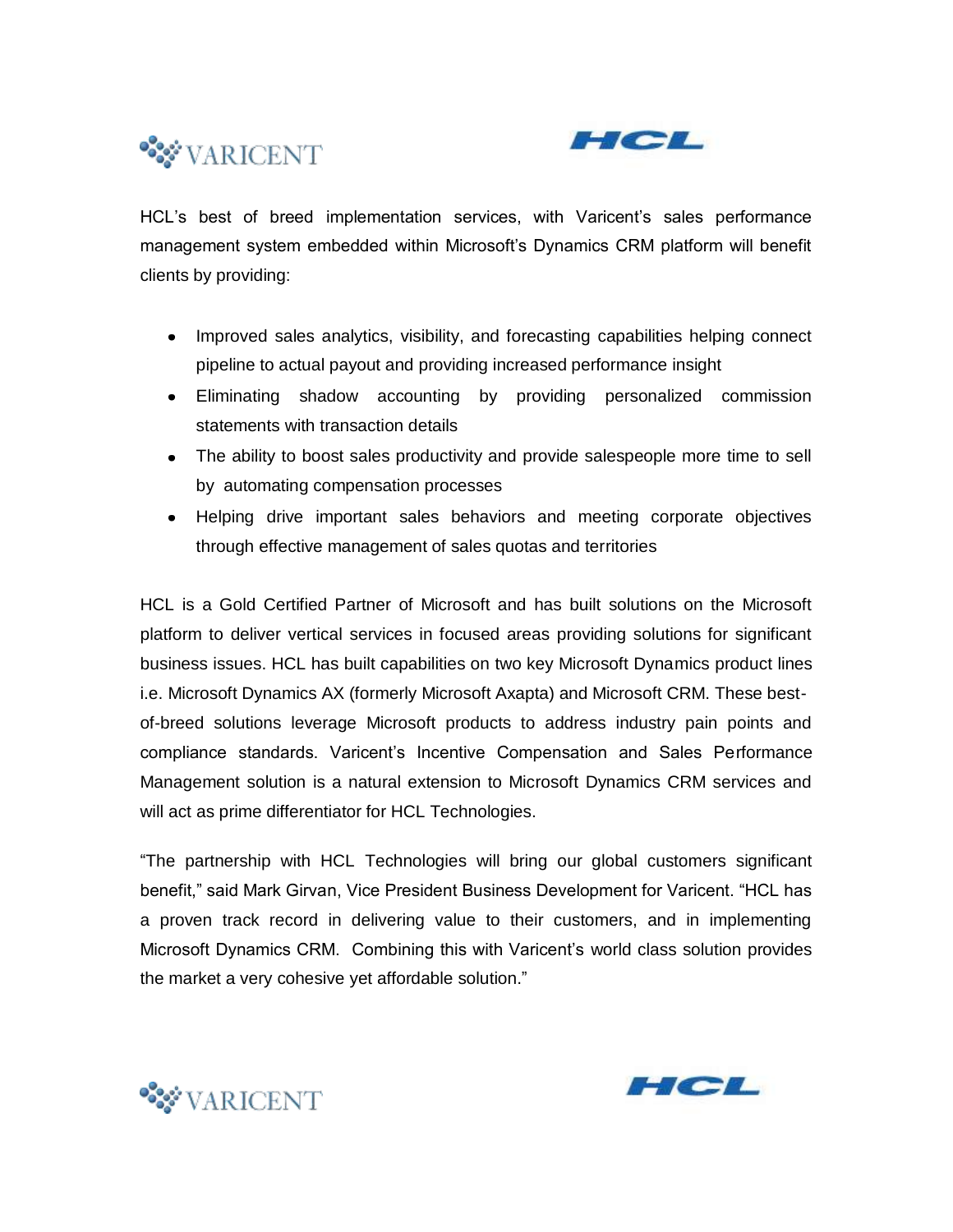"We are excited that two of our valued partners have entered into their own partnership," said Susan Hauser, vice president, Worldwide Financial Services Sector and acting vice president of Worldwide Industry & Global Accounts, Microsoft. "Microsoft has the broadest, most comprehensive ecosystem of partners in the IT industry, with the ability to provide customized solutions across all verticals. This newly formed alliance provides an excellent example of the power of our partner ecosystem because it will enable all of us to more easily work together and continue to effectively and efficiently deliver increasing value and better ROI for our customers."

**-END-**

#### **About Varicent Software Incorporated**

Varicent Software Incorporated delivers the most innovative sales performance management solution addressing the needs of business professionals across the entire enterprise. High performing companies relying on Varicent for better visibility and control of their complex variable compensation programs, automating the assignment of territories, the collection and approval of quotas, and reporting and analyzing sales performance include Waste Management, Convoy Financial Group, Sherwin-Williams, Manpower, Autodesk, Getty Images, Starwood Hotels, Sun Hung Kai Financial, and many others. [www.varicent.com](http://www.varicent.com/)

#### **About HCL Enterprise**

HCL is a \$5 billion leading global Technology and IT Enterprise that comprises two companies listed in India – HCL Technologies & HCL Infosystems. Founded in 1976, HCL is one of India's original IT garage startups, a pioneer of modern computing, and a global transformational enterprise today. Its range of offerings spans Product Engineering, Custom & Package Applications, BPO, IT Infrastructure Services, IT Hardware, Systems Integration, and distribution of ICT products across a wide range of focused industry verticals. The HCL team comprises over 60,000 professionals of diverse nationalities, who operate from 23 countries including over 500 points of presence in India. HCL has global partnerships with several leading Fortune 1000 firms, including leading IT and Technology firms. For more information, please visit www.hcl.in

#### **About HCL Technologies**

HCL Technologies is a leading global IT services company, working with clients in the areas that impact and redefine the core of their businesses. Since its inception into the global landscape after its IPO in 1999, HCL focuses on "transformational outsourcing", underlined by innovation and value creation, and offers integrated portfolio of services including software-led IT solutions, remote infrastructure management, engineering and R&D services and BPO. HCL leverages its extensive global offshore infrastructure and network of offices in 20 countries to provide holistic, multi-service delivery in key industry verticals including Financial Services, Manufacturing, Aerospace & Defense, Telecom, Retail & CPG, Life Sciences & Healthcare, Media & Entertainment, Travel, Transportation & Logistics, Automotive, Government, Energy & Utilities. HCL takes pride in its philosophy of "Employee First" which empowers our 54,216 transformers to create a real value for the customers. HCL Technologies, along with its subsidiaries, had consolidated revenues of US\$ 2.2 billion (Rs. 10,591 crore), as on 30th June 2009. For more information, please visit [www.hcltech.com](http://www.hcltech.com/)

### **Forward Looking Statements**

Certain statements in this release are forward-looking statements, which involve a number of risks, uncertainties, assumptions and other factors that could cause actual results to differ materially from those in such forward-looking statements. All statements, other than statements of historical fact are statements that could be deemed forward looking statements, including but not limited to the statements containing the words 'planned', 'expects', 'believes', 'strategy', 'opportunity', 'anticipates', 'hopes' or other similar words. The risks and uncertainties relating to these statements include, but are not limited to, risks and uncertainties regarding impact of pending regulatory proceedings, fluctuations in earnings, our ability to manage growth, intense competition in IT services, Business Process Outsourcing and consulting services including those factors which may affect our cost advantage, wage increases in India, customer acceptances of our services, products and fee structures, our ability to attract and retain highly skilled professionals, our ability to integrate acquired assets in a cost effective and timely manner, time and cost overruns on fixed-price, fixed-time frame contracts, client concentration, restrictions on immigration, our ability to manage our international operations, reduced demand for technology in our key focus areas, disruptions in telecommunication networks, our ability to successfully complete and integrate potential acquisitions, the success of our brand development efforts, liability for damages on our service contracts, the success of the